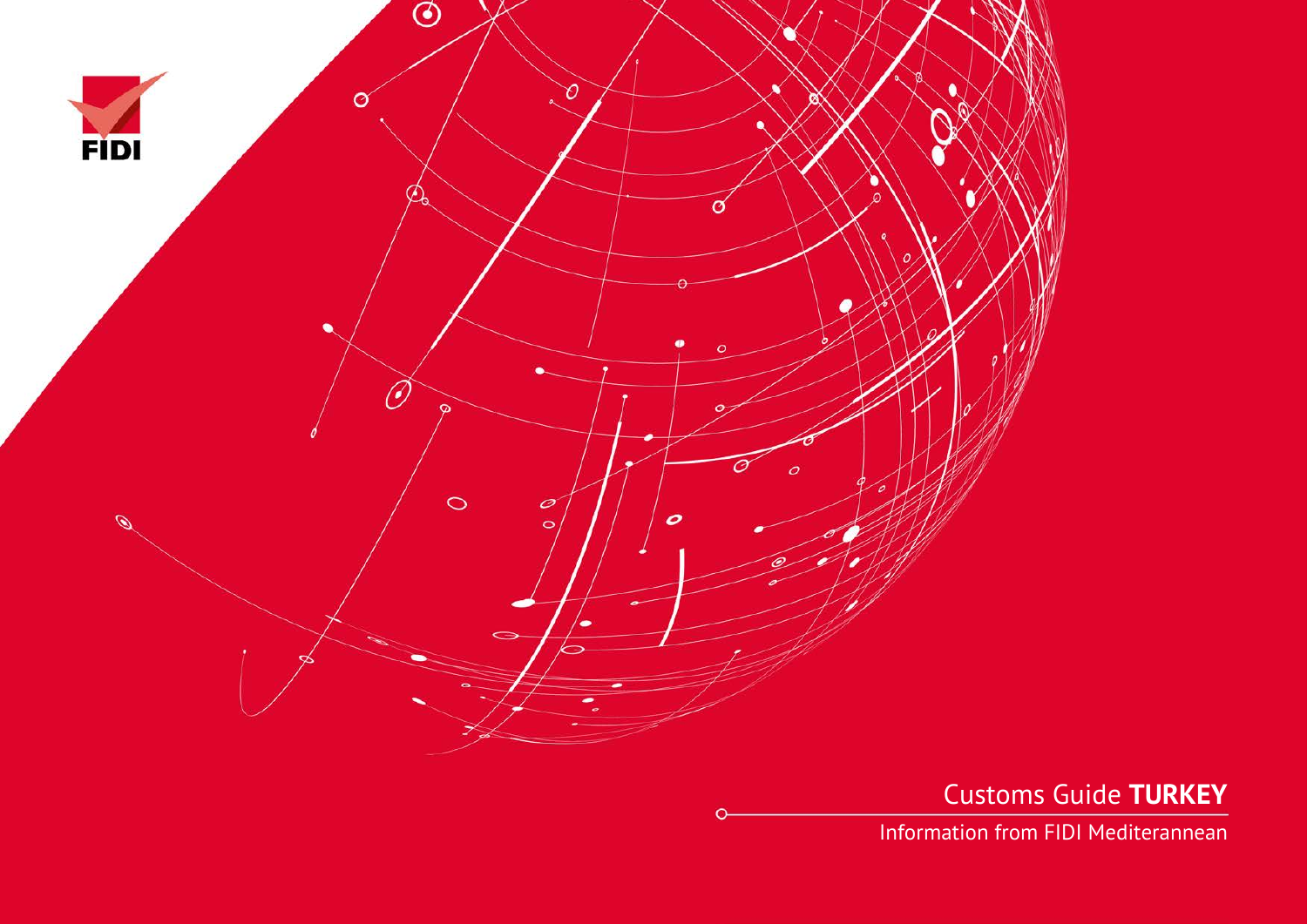## **Customs guide** TURKEY

## **The global quality standard for international moving.**

The FAIM label is your global assurance for a smooth, safe and comprehensive relocation process.





| <b>GOODS</b>                                                      | <b>DOCUMENTS REQUIRED</b>                                                                                                                                                                                                                                                                                                                                                                                                                                                                 | <b>CUSTOMS PRESCRIPTIONS</b>                                                                                                                                                | <b>REMARKS</b> |
|-------------------------------------------------------------------|-------------------------------------------------------------------------------------------------------------------------------------------------------------------------------------------------------------------------------------------------------------------------------------------------------------------------------------------------------------------------------------------------------------------------------------------------------------------------------------------|-----------------------------------------------------------------------------------------------------------------------------------------------------------------------------|----------------|
| Important information for all customers                           | Inventory must be detailed and contain<br>brand name and serial numbers of electrical<br>items.<br>No "packed by owner" items.<br>Original passport of owner which has the<br>last entry stamp into Turkey.<br>• The goods must arrive in Turkey 2 month<br>before or 4 months after owner's last entry<br>into Turkey.<br>The goods must be used.<br>Consignee on BL/AWB must be owner's full<br>name as in passport c/o the client's address<br>in Turkey notifying the moving company. |                                                                                                                                                                             |                |
| <b>Documents needed from Foreigners</b>                           | Turkish tax number or foreign citizen ID<br>number.<br>Power of attorney notarized by a public<br>notary enabling port brokers to represent<br>shipper against authorities.<br>Rental contract (that has min. 12 months<br>duration) certified by notary or title deed of<br>a residence in Turkey certified by a notary.<br>Customs documents to be provided by the<br>moving company for signature only.                                                                                | Bandroll tax to be levied on TV, Hi-fi, VCR,<br>DVD&CD players, videos, radios, satellite<br>receivers, home cinema systems, projectors<br>etc.                             |                |
| Documents needed from Foreigners coming for<br>reason of marriage | Same documents as foreigners.                                                                                                                                                                                                                                                                                                                                                                                                                                                             | Arrival of goods in Turkey must be within 6<br>months after the marriage date.<br>Bandroll tax to be levied on TV, Hi-fi, VCR,<br>DVD&CD players, videos, radios, satellite |                |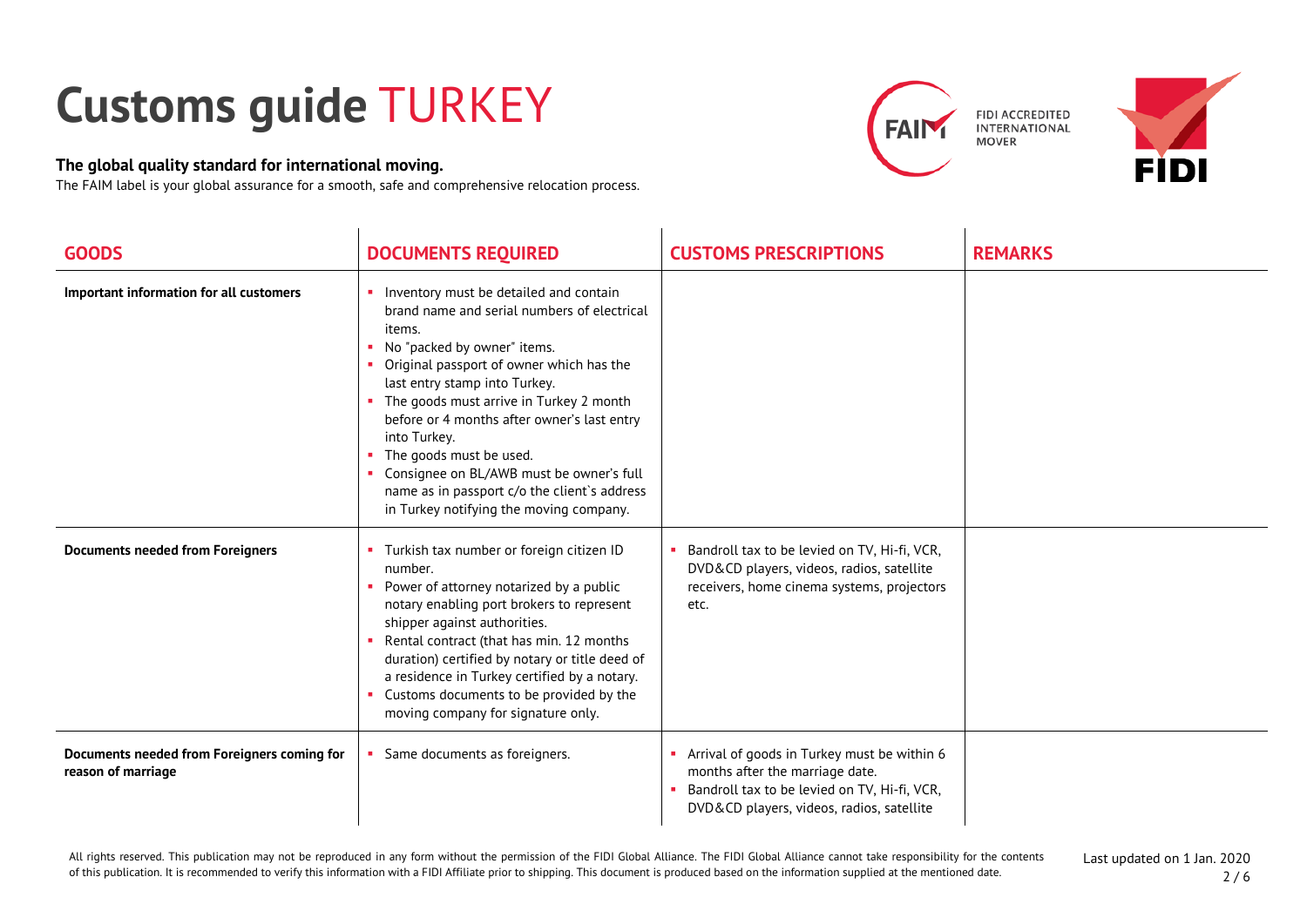| <b>GOODS</b>                                                                                                          | <b>DOCUMENTS REQUIRED</b>                                                                                                                                                                                                                                                                                                                                                                                                                                                                                          | <b>CUSTOMS PRESCRIPTIONS</b>                                                                                                                                                                                                                                                                                                                 | <b>REMARKS</b>                                                                                                                                                                |
|-----------------------------------------------------------------------------------------------------------------------|--------------------------------------------------------------------------------------------------------------------------------------------------------------------------------------------------------------------------------------------------------------------------------------------------------------------------------------------------------------------------------------------------------------------------------------------------------------------------------------------------------------------|----------------------------------------------------------------------------------------------------------------------------------------------------------------------------------------------------------------------------------------------------------------------------------------------------------------------------------------------|-------------------------------------------------------------------------------------------------------------------------------------------------------------------------------|
|                                                                                                                       |                                                                                                                                                                                                                                                                                                                                                                                                                                                                                                                    | receivers, home cinema systems, projectors<br>etc.<br>Turkish spouse must have lived in Turkey<br>during last one year.                                                                                                                                                                                                                      |                                                                                                                                                                               |
| <b>Documents needed from Returning Turkish</b><br>Citizens who has stayed have stayed abroad<br>more than 2 years     | • Permanent return certificate from nearest<br>Turkish consulate in origin country bearing<br>24 months stay abroad*.<br>• Power of attorney notarized by a public<br>notary enabling port brokers to represent<br>shipper against authorities.<br>Spouse's passport if married and the<br>marriage certificate.<br>• If bachelor, ID certificate from Registry<br>Office (Nüfus müdürlüqünden vukuatlı nüfus<br>kayit örnegi).<br>• Customs documents to be provided by the<br>moving company for signature only. | Bandroll tax to be levied on TV, Hi-fi, VCR,<br>DVD&CD players, videos, radios, satellite<br>receivers, home cinema systems, projectors<br>etc.<br>If the client cannot get the return certificate,<br>notarized 1 year rental contract or title deed<br>can also be used but the client still must<br>have stayed abroad more than 2 years. | During the last 24 months, the owner must<br>have not stayed in Turkey more than 6<br>months per year.                                                                        |
| <b>Documents needed from Returning Turkish</b><br>Citizens who has not stayed have stayed abroad<br>more than 2 years | • Notarised title deed or rental contract of a<br>house in Turkey.<br>Birth certificate registry form which can be<br>obtained from the nearest registry office.<br>Spouse's passport if married and the<br>marriage certificate.<br>• If bachelor, ID certificate from Registry<br>Office (Nüfus müdürlügünden vukuatlı nüfus<br>kayit örnegi).<br>• Customs documents to be provided by the<br>moving company for signature only.                                                                                | Bandroll tax to be levied on TV, Hi-fi, VCR,<br>DVD&CD players, videos, radios, satellite<br>receivers, home cinema systems, projectors<br>etc.<br>If the client cannot get the return certificate,<br>notarized 1 year rental contract or title deed<br>can also be used but the client still must<br>have stayed abroad more than 2 years. | During the last 24 months, the owner must<br>have not stayed in Turkey more than 6<br>months per year.                                                                        |
| <b>Documents needed from Returning Turkish</b><br><b>Diplomats and Government Officers</b>                            | Assignment letter from Government Office.<br>• Customs documents to be provided by the<br>moving company for signature only.                                                                                                                                                                                                                                                                                                                                                                                       | Bandroll tax to be levied on TV, Hi-fi, VCR,<br>DVD&CD players, videos, radios, satellite<br>receivers, home cinema systems, projectors<br>etc.                                                                                                                                                                                              | Import of alcohol is allowed for diplomats<br>but limited to annual quota agreed by the<br>Turkish Ministry of Foreign Affairs which is<br>240 bottles per year per diplomat. |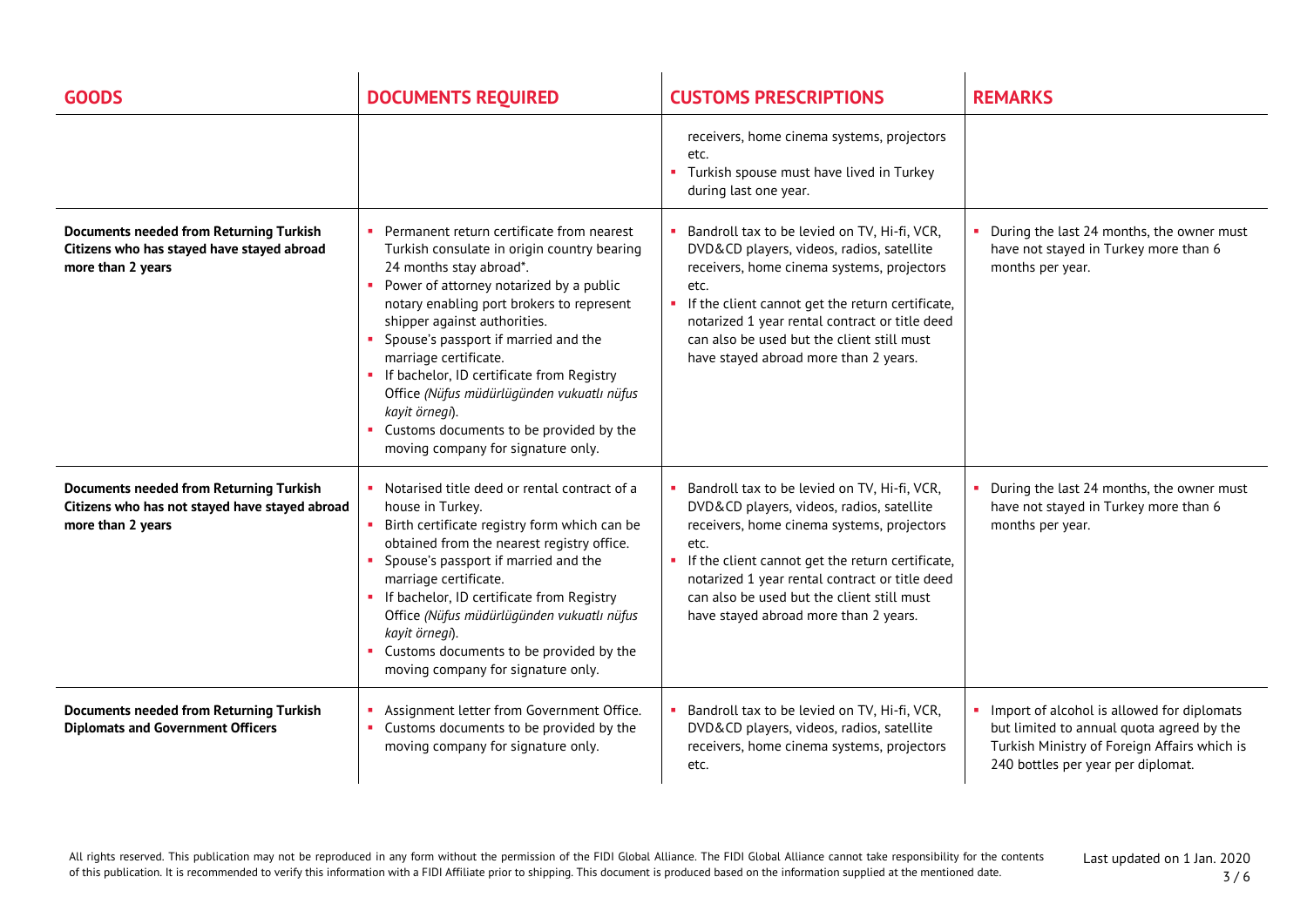| <b>GOODS</b>                                   | <b>DOCUMENTS REQUIRED</b>                                                                                                                                                   | <b>CUSTOMS PRESCRIPTIONS</b>                                                                                                                                                                                                                                                                                                                                                                                                                                                                                                                                                                                                                                                                                                                                                                                                                                                                                                                | <b>REMARKS</b>                                                                                                                                                                      |
|------------------------------------------------|-----------------------------------------------------------------------------------------------------------------------------------------------------------------------------|---------------------------------------------------------------------------------------------------------------------------------------------------------------------------------------------------------------------------------------------------------------------------------------------------------------------------------------------------------------------------------------------------------------------------------------------------------------------------------------------------------------------------------------------------------------------------------------------------------------------------------------------------------------------------------------------------------------------------------------------------------------------------------------------------------------------------------------------------------------------------------------------------------------------------------------------|-------------------------------------------------------------------------------------------------------------------------------------------------------------------------------------|
| <b>Documents needed from Foreign Diplomats</b> | • Diplomatic import permit from Turkish<br>Ministry of foreign affairs<br>• Inventory must be detailed and contain<br>brand name and serial numbers of electrical<br>items. |                                                                                                                                                                                                                                                                                                                                                                                                                                                                                                                                                                                                                                                                                                                                                                                                                                                                                                                                             | Import of alcohol is allowed for diplomats<br>m.<br>but limited to annual quota agreed by the<br>Turkish Ministry of Foreign Affairs which is<br>240 bottles per year per diplomat. |
| <b>Prohibited Items</b>                        |                                                                                                                                                                             | Aerosols containing flammables<br>Ant farms<br><b>CO</b><br>Bleach<br><b>II</b><br>Currency<br>Explosives<br>Pornographic material<br>Paint<br>m.<br>• Cigarette<br>Propane tanks<br>Used gasoline cans<br>Weapons or firearms<br>Toner cartridges for printers<br>Pet food<br>• High quantity and/or unopened cosmetics<br>(such as shampoo, deodorant, make up etc<br>forbidden for air shipment, not<br>recommended for sea shipment)<br>High quantity and/or unopened cleaning<br>supplies (such as detergent ETC)<br>Ammunition<br>Aquariums with water<br>• Coin or stamp collections<br>Deeds, securities, special papers/documents<br>• Gun powder<br>Live animals<br>• Food or alcohol (such as Rice, dry food, soy<br>sauce, Nori, wine etc.)<br>• Unsealed liquids<br>Plants (live or dried)<br>• Jewellery, precious stones<br>Medication without prescription<br>$\mathbf{r}$<br>• Lithium batteries (must be removed from all |                                                                                                                                                                                     |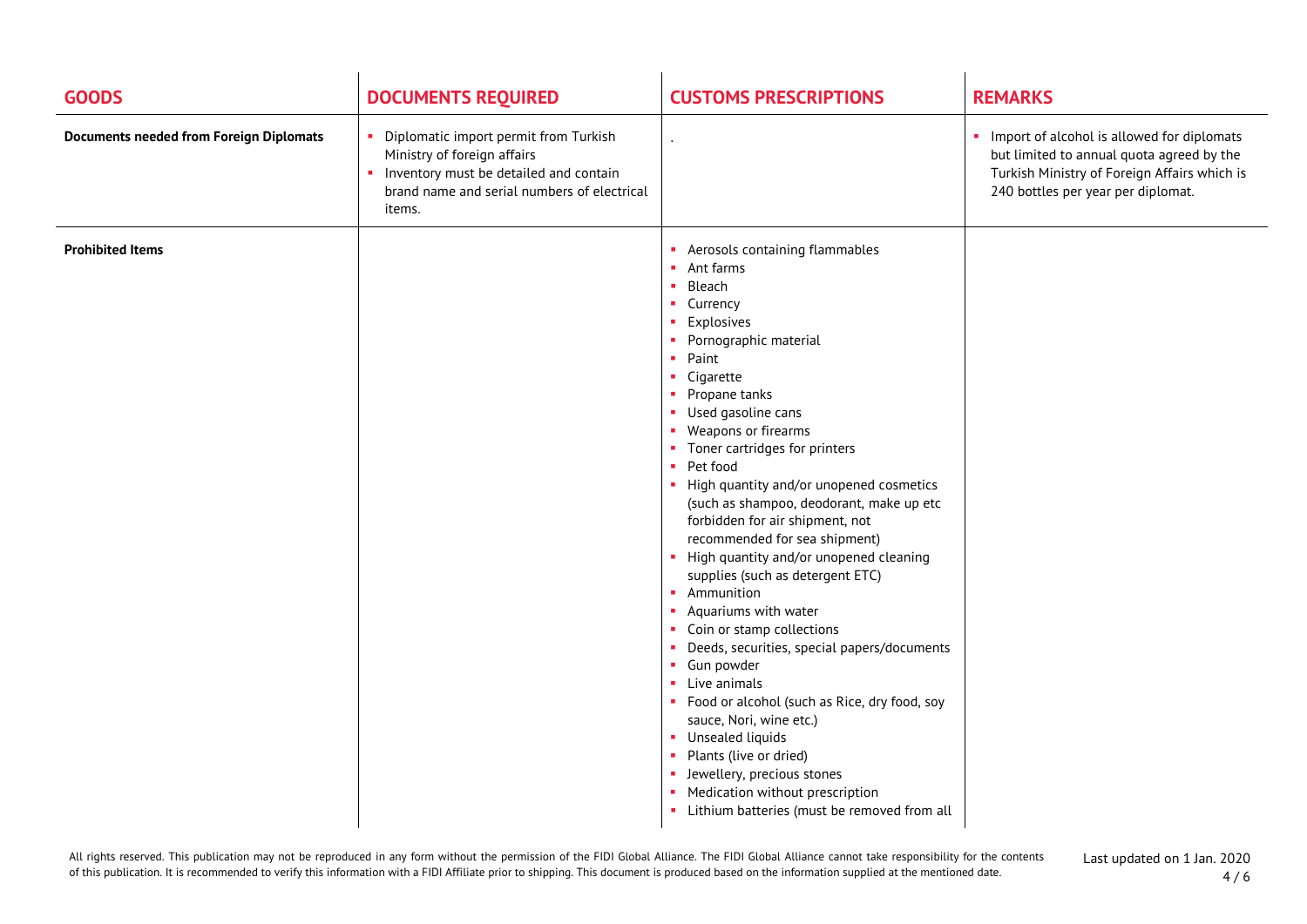| <b>GOODS</b> | <b>DOCUMENTS REQUIRED</b> | <b>CUSTOMS PRESCRIPTIONS</b>                          | <b>REMARKS</b> |
|--------------|---------------------------|-------------------------------------------------------|----------------|
|              |                           | electronics in an air shipment)<br>Foosball<br>Drones |                |